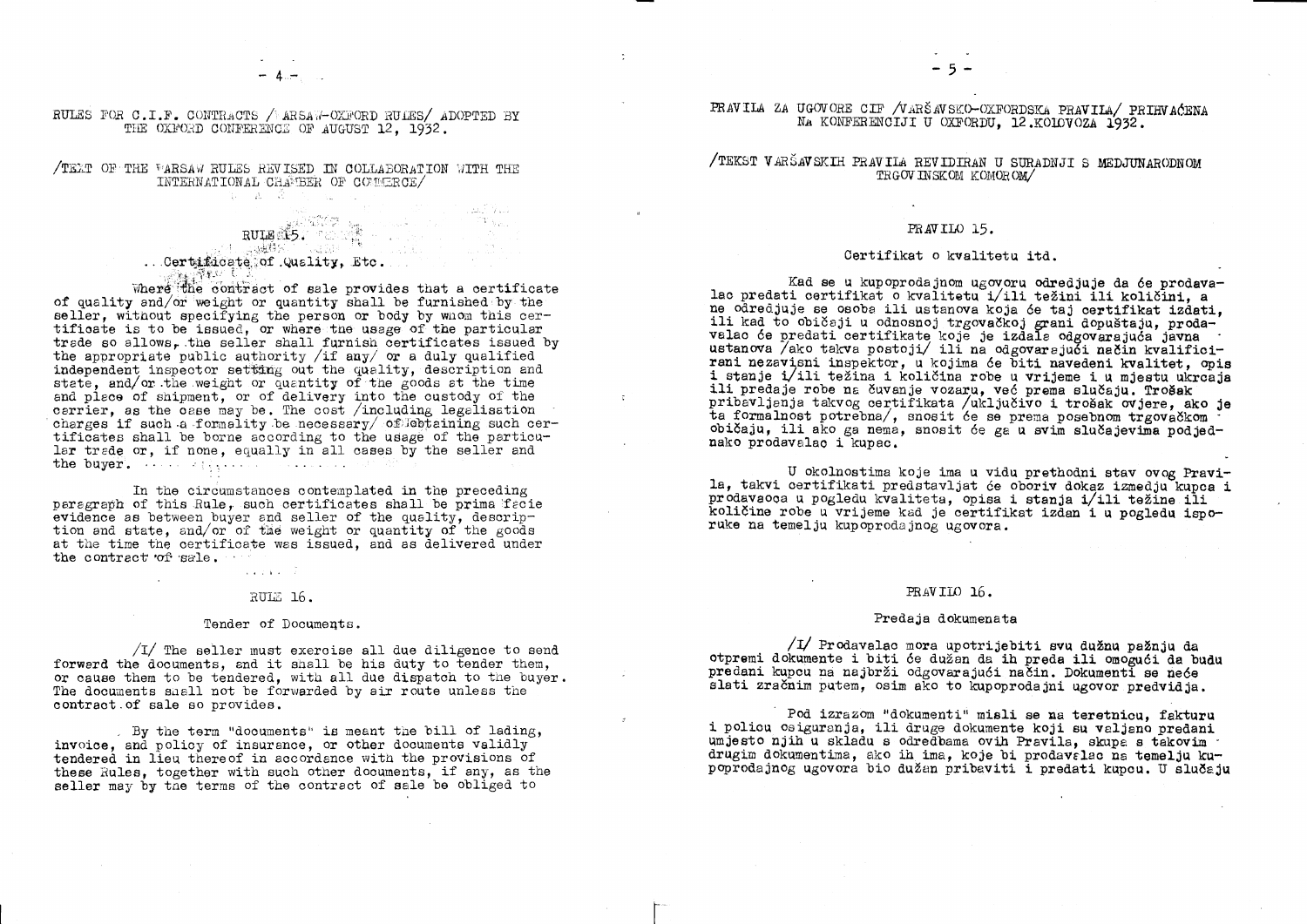procure and tender to the buyer. In the osse of instalment deliveries, the invoice may be a pro forma invoice in respect of each instalment except the final instalment.

/II/ The documents tendered to the buyer must be complete, valid and effective at the time of the tender, and drawn in accordance with the provisions of these Rules. where the bill of lading or other document validly tendered in lieu thereof is drawn in a set and is made out in favour of the buyer, his agent or representative as consignee, the seller shall not be obliged to tender more than one of the set. In all other circumstances. the full set of bills or other documents validly tendered in lieu thereof must be tendered unless the seller shall provide. to the reasonable satisfaction of the buyer, an indemnity issued by a bank of good repute in respect of the bills or other documents as aforesaid which are not presented.

/III/ Should any of the documents which the seller has to procure and tender to the buyer be at variance upon some material point with the conditions stipulated by the contract of sale, the buyer shall be entitled to reject the tender of the documents.

# RULE 17.

# Loss or Damage after Shipment.

If goods of the contractual description have been shipped or have been delivered into the custody of the carrier. as the case may be. and proper documents have been obtained. the seller may validly tender such documents, even though at the time of such tender the goods may have been lost or damaged, unless the seller knew of such loss or demage at the time of entering into the contract of sale.

# RULE 18.

Duties of the Buyer as to Payment of Price.

 $\sqrt{1}$  When the proper documents are tendered it shall be the duty of the buyer to accept such documents and to pay the price in accordance with the terms of the contract of sale. The buyer shall be entitled to a reasonable opportunity of examining the documents and to a reasonable time in which to make such examination.

/II/ The buyer, however, shall not be entitled when the proper documents are tendered to refuse to accept such documents or to refuse to pay the price in accordance with the

djelomičnih isporuka faktura može biti proforma faktura u pogledu svake djelomične isporuke, osim za konačnu djelomičnu isporuku.

/II/ Dokumenti predani kupcu moraju biti u času predaje kompletni, valjani i efektivni te izdani u skladu s odredbama ovih Pravila. Ako je teretnica, ili drugi dokumenat koji je valjano predan umjesto nje, izdana u slogu i to u kupčevu korist. njegovog agenta ili predstavnika kao primaoca, prodavalac neće biti obavezan da preda više od jednog primjerka iz sloga. U svim drugim slučajevima mora biti predan pun slog teretnica ili drugih dokumenata koji su veljano predani umjesto nje, osim ako prodavalac pribavi na zadovoljstvo kupčevo garanciju, izdanu od banke dobroga glasa, za teretnice ili druge dokumente kao gore koji nisu predani.

/III/ Ukoliko bi dokumenti koje prodavalao mora pribaviti i predati kupcu odstupali u kojoj bitnoj točki od uvjeta koji su utvrdjeni kupoprodajnim ugovorom, kupac će imati pravo da odbije primitak dokumenata.

# PRAVILO 17.

# Gubitak ili oštećenje nakon ukrcaja

 $\sigma$ 

Ako je roba ugovorenog opisa bila ukrcana, ili je bila predana na čuvanje vozaru, već prema slučaju, te ako su pribavljeni propisni dokumenti, prodavalac može punovažno predati takve dokumente pa, isko bi roba u vrijeme takove predaje bila izgubljena ili oštećena, osim ako je prodavalac znao za takav gubitak ili oštećenje u vrijeme zaključenja kupoprodajnog ugovora.

# PRAVILO 18.

# Dužnosti kupca u pogledu plaćanja cijene

/I/ Kad budu predani valjani dokumenti, kupac će bitidužan da primi takve dokumente, i da plati cijenu u skladu s odredbama kupoprodajnog ugovora. Kupac će biti ovlašten da zahtjeva razumnu mogućnost da ispita dokumente, i odgovarajuće vrijeme za koje može izvršiti takovo ispitivanje.

/II/ Kupac, medjutim neće imati prava da odbije primitak dokumenata. ako su predani dokumenti ispravni, ili da odbije plaćanje cijene u skladu s uvjetima kupoprodajnog ugovora, uz jedino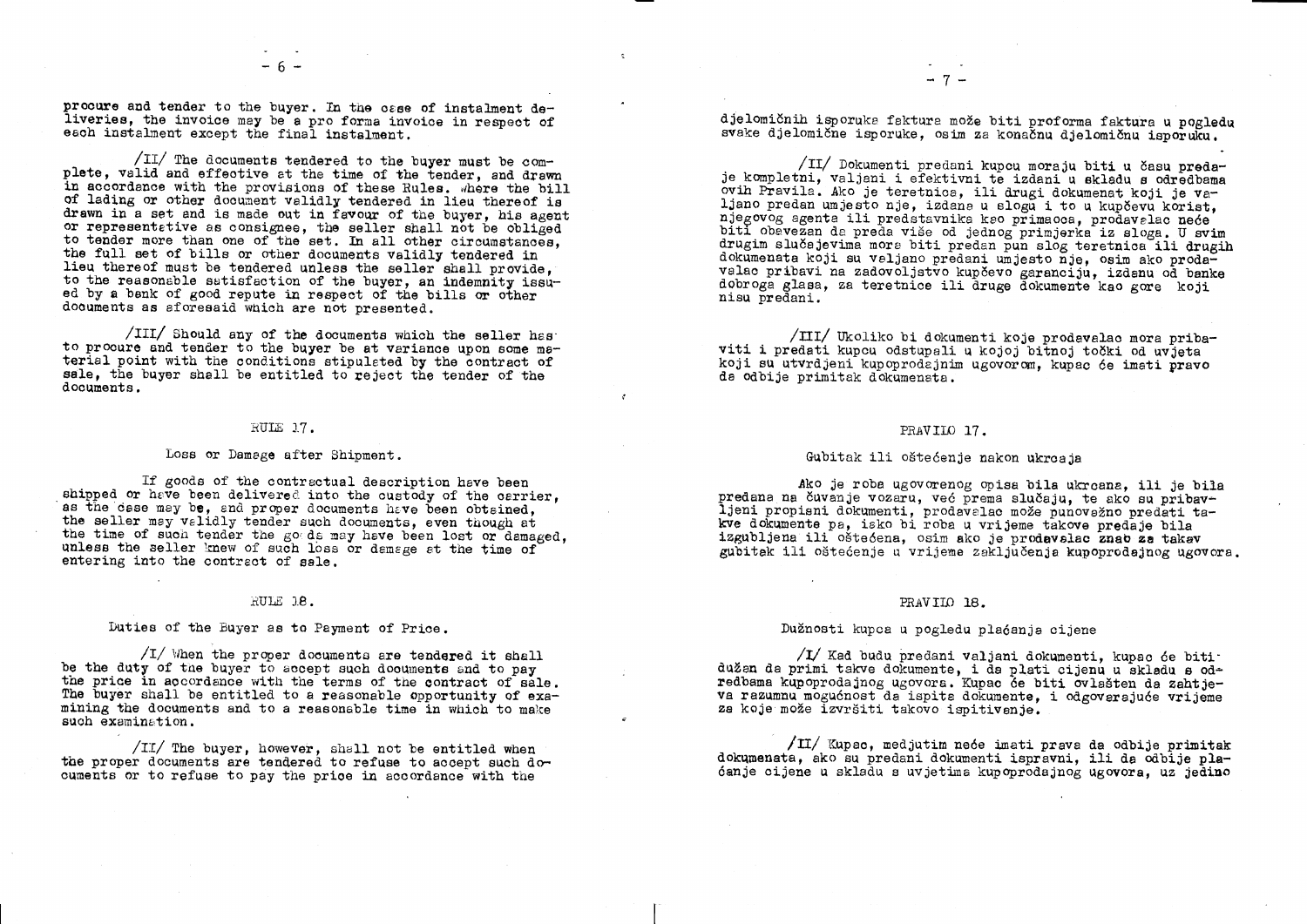terms of the contract of sale, on the plea only that he has had no opportunity of inspecting the goods.

# RUIE 19.

Rights of Buyer as to Inspection of Goods.

Subject to the provisions of Rules 15 and 18, and to any usage of the particular trade, the buyer shall not be deemed to have accepted the goods unless and until he shall have been given a reasonable opportunity of inspecting them, either on arrival et the point of destination contemplated in the contract of sale or prior to shipment, as the buyer may in his sole discretion decide, and a reasonable time in which to make such inspection. The buyer shall, within three days from the completion of such inspection, even though this has been a joint inspection. give notice to the seller of any matter or thing by reason whereof he may allege that the goods are not in accordance with the contract of sale. If the buyer shall fail to give such notice. he may no longer exercise his right of rejection of the goods. Nothing in this Rule shall affect any remedy to which the buyer may be entitled for any loss or damage arising from latent defect, or inherent quality or vice of the goods.

# RULE 20.

Rights and Remedies under Contract of Sale.

 $\frac{1}{1}$  Subject to any variation or amendment or insertion of other terms in the contract of sale, made in socordance with the provisions of Rule 1, the liabilities of the parties under these Rules shall be at an end when they shall have discharged their obligations as enunciated in these Rules.

/II/ Nothing contained in these Rules shall affect any right of lien or retention or stoppage in transitu to which the seller may by law be entitled in respect of the goods contracted to be sold.

 $\sqrt{\pi}$ In the case of a breach of contract, notwithstanding any other remedy to which the parties may be entitled. either party shall have the right to sell or buy against the other perty and to charge him with the loss sustained thereby.

 $/$ N $/$  Nothing contained in these Rules shall affect any remedies whatsoever to which the buyer or the seller may be entitled for breach of contract and/or other claim arising out of the contract of sale.

Nevertheless, the seller and the buyer shall be respectively discharged from all liability in respect of any breach obrazloženje da nije imao prigode da pregleda robu.

# PRAVILO 19.

Prava kupca u pogledu pregleda robe

Pod uvjetom pridržavanja odredaba sadržanih u Pravilima 15. i 18, i običaja u odnosnoj trgovinskoj grani, neće se smatrati da je kupac primio robu dok mu nije dana odgovarajuća prilika. da ju pregleda, bilo prilikom prispijeća na odredišno mjesto prema kupoprodajnom ugovoru, ili prije ukrcaja, već prema tome kako kupac po svojem slobodnom izboru odluči, kao i odgovarajuće vrijeme za koje će on takav pregled izvršiti. Kupac će u roku od tri dena od završetka takvog pregleda, pa i kad je to bio zajednički pregled, obavijestiti prodevsooa o svakoj okolnosti ili činjenici zbog koje on može tvrditi de roba nije u skladu s kupoprodajnim ugovorom. Ako kupac propusti dati ovu obavijest, on se više ne može koristiti svojim pravom da odbije prijem robe. Ništa u ovim Pravilima ne može utjecati na bilo koje pravno sredstvo na koje bi kupac imao prava zbog bilo kojeg gubitka ili štete, koja bi proizlazila iz prikrivenog nedostatka, ili prirodjenog kvaliteta, ili mane robe.

# PRAVILO 20.

Prava i pravna sredstva na temelju kupoprodajnog ugovora

/I/ Pod uvjetima primjene svih izmjena ili dopuna, iliunošenja drugih određaba u kupoprodajni ugovor, izvršenih u skladu s odredbama Pravila 1, odgovornost stranska na temelju ovih Pravila prestat će onda kad one izvrše svoje obaveze kao što je to navedeno u ovim Pravilima.

/II/ Ništa u ovim Pravilima neće utjecati na bilo kakovo pravo zabrane, ili zadržanja, ili zaustavljanja "in transitu" koje bi prodavalac imao na temelju zakona u pogledu robe koja je predmet kupoprodaje.

/III/ U slučaju kršenja ugovora, bez obzira na bilo kakovo drugo pravno sredstvo na koje bi stranke bile ovlaštene, svaka stranka će imati pravo da za račun druge strane robu proda ili izvrši kupnju redi pokrića, i da drugoj strani zaračuna time pretrpljeni gubitak.

 $\sqrt{IV}$  Ništa što je sadržano u ovim Pravilima neće utjecati na bilo kakva pravna sredstva na koje bi imali pravo bilo kupac ili prodavalac radi prekršaja ugovora i/ili drugih zahtjeva na temelju kupoprodajnog ugovora.

Ipak, prodavalac i kupac će biti oslobodjeni svake odgovornosti u pogledu svekog prekršaja ugovora i/ili drugih